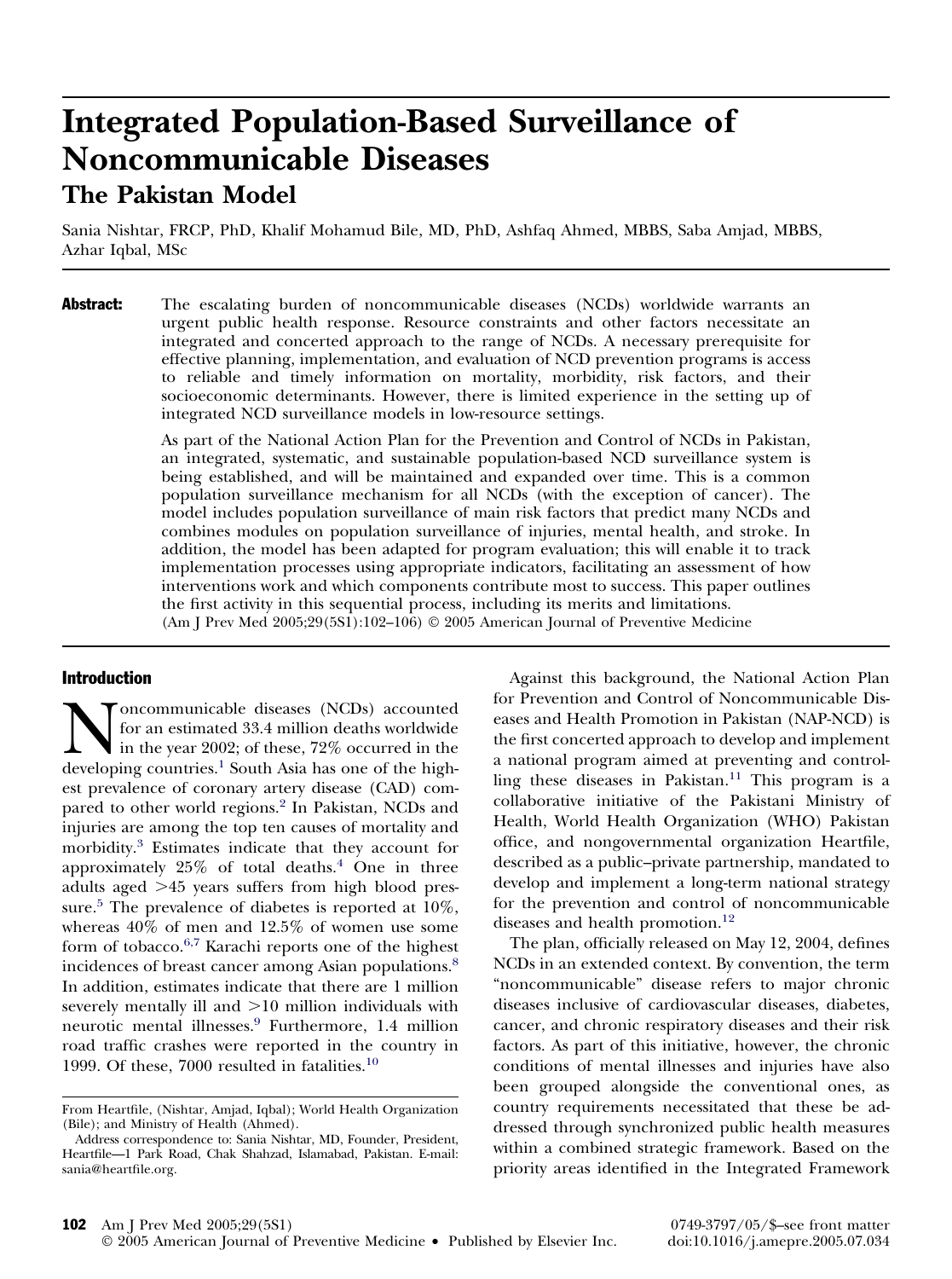<span id="page-1-0"></span>**Table 1.** Variable in questionnaire: methodology and sources

| Domain                                         | Method                                                                               | <b>Source</b>                                                                  |
|------------------------------------------------|--------------------------------------------------------------------------------------|--------------------------------------------------------------------------------|
| Age                                            | Date of birth. If unavailable, estimation of<br>age with reference to an index event | Modified RISKCORN methodology <sup>17,18</sup>                                 |
| Education and work status                      | Based on level of education and work<br>status relevant in Pakistan                  | As above                                                                       |
| Socioeconomic status                           | Education, occupation, and income                                                    | As above                                                                       |
| Physical activity                              | Work activity, leisure-time activity                                                 | STEPS/NCD V $1.41^{15}$                                                        |
| Smoking                                        | Frequency and quantity                                                               | STEPS/NCD V $1.41^{15}$                                                        |
|                                                | Duration of exposure                                                                 | Interheart <sup>17</sup>                                                       |
|                                                | Past status                                                                          |                                                                                |
|                                                | Environmental tobacco smoke                                                          |                                                                                |
| Diet                                           | Dietary patterns                                                                     | STEPS/NCD V $1.41^{15}$                                                        |
| History of high blood pressure<br>and diabetes | Screening for blood pressure                                                         | STEPS/NCD V $1.41^{15}$                                                        |
|                                                | Compliance with therapy                                                              |                                                                                |
| History of angina                              | Symptom based                                                                        | Rose Angina Questionnaire <sup>19</sup>                                        |
| Stroke                                         | History of stroke or transient ischemic<br>attack                                    | STEPS S-RF <sup>20</sup>                                                       |
| Injury                                         | Seat belt and helmet use                                                             | WHO Injury module <sup>21</sup>                                                |
|                                                | Prevalence of injury                                                                 |                                                                                |
|                                                | Type of injury                                                                       |                                                                                |
| Mental health                                  | Personal and family history of mental<br>disorder                                    | WHO Mental Health V $0.721$                                                    |
|                                                | Somatic symptoms indicative of<br>underlying disease                                 | Bradford Somatic Inventory <sup>22</sup>                                       |
| KAP modules                                    | As indicated in the Integrated Framework<br>for Action of NAP                        | BRFSS questionnaire V1.5e <sup>16</sup><br>Heartfile methodology <sup>23</sup> |

BRFSS, Behavioral Risk Factor Surveillance; KAP, Knowledge, attitudes, and practices; NAP, National Action Plan; NCD, noncommunicable disease; RISKCORN, Study of Coronary Heart Disease in a Pakistani Population; STEPS, Stepwise; V, version; WHO, World Health Organization.

for Action, $^{13}$  the first phase of its implementation has already commenced. As part of this, **the setting up of a surveillance process is the first step**. This paper discuses the surveillance methodology adopted and its strengths and weaknesses.

## Study Design

A common population surveillance mechanism for all NCDs (with the exception of cancer) has been developed[.14](#page-4-0) The model includes population surveillance of main risk factors that predict many NCDs and combines modules on population surveillance of injuries, mental health, and stroke. To develop this surveillance structure, guidance has been sought from the WHO Stepwise (STEPS) approach to surveillance,<sup>15</sup> and the Behavioral Risk Factor Surveillance (BRFSS) model of the Centers for Disease Control and Prevention (CDC)[.16](#page-4-0) Optional STEPS (WHO) modules on mental health, injury, and stroke have also been included in the surveillance model. The model has also incorporated knowledge related components from other sources (Table 1). In addition, it has been adapted for program evaluation, which will facilitate tracking of implementation processes using appropriate indicators, and assessing how interventions work and which components contribute most to success. The linkage of this surveillance model with the NAP-NCD Integrated Framework for

Action provides the framework for program evaluation[.12](#page-4-0)

The objective of this activity is to establish and maintain a comprehensive, integrated, systematic, and sustainable population-based data collection system for NCDs. This will be a sequential process; the index activity will be a cross-sectional survey with a sample of sufficient size with a power to detect changes in population level of risk factors and NCDs over time.

For the initial survey, Rawalpindi District has been selected as the surveillance site. The district, located in northeastern Pakistan, has an area of 2010 square miles and a total population of 3.4 million, according to the 1998 census; 58% is rural and 42% urban. The sampling frame consists of the entire population of the district. The district sample was divided into urban and rural subsamples according to the rural– urban population distribution. There were a total of 68 primary sampling units; of these, 33 were in rural areas and 35 in urban areas.

With the assumption that the prevalence of NCDs ranges between 5% to 30% in rural and urban Rawalpindi, with a 95% confidence level, 3% precision, and design effect of 2.5, and after allowance for incomplete responses and population distribution, a sample size of 2243 has been calculated (1301 respondents from rural areas and 942 respondents from urban areas). Males and females aged 25 through 65 years,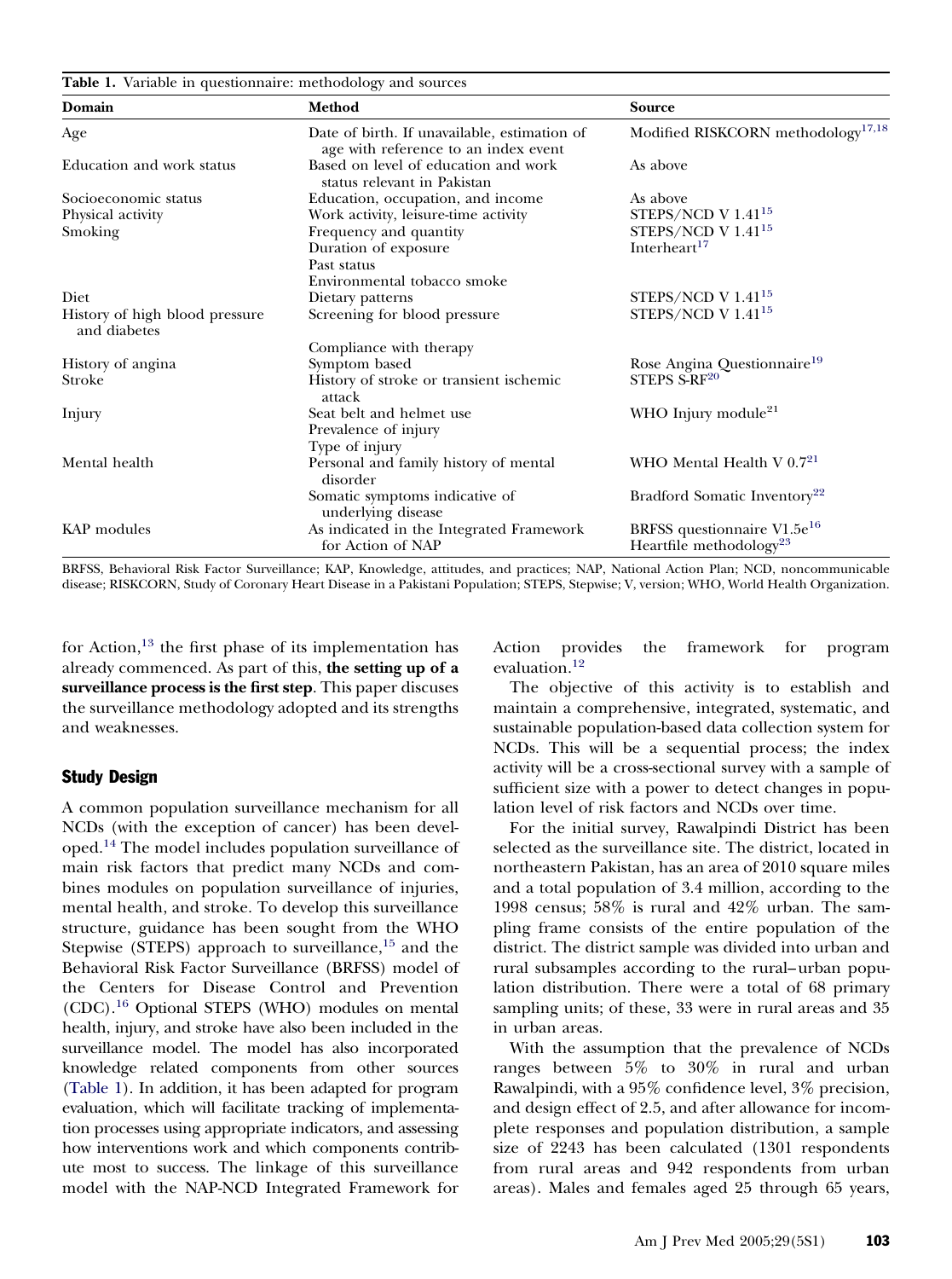who are willing to participate and are permanent residents of the study area, will be included in the study, whereas individuals in institutionalized or temporary settings, and those who do not consent to participate will be excluded from the study.

### **Data Collection**

A series of consultations were used to fully develop and refine the assessment tool. The study questionnaire collects data on demographic factors, risk factors, selected NCDs and knowledge-related factors. Components of the questionnaire have been compiled with the use of previously validated questions included in previous studies [\(Table 1\)](#page-1-0). The questionnaire has been translated into Urdu, and back-translated to ensure consistency in phrasing of questions so that the responses would not generate bias. The questionnaire has been piloted and field tested in 50 individuals.

An eligible adult respondent will be randomly selected from each household. Respondents will be contacted three times at different times of the day before the case is coded as "non-interview." Data will be collected through face-to-face interviews. Informed consent will be obtained from each respondent before the interview. Questions have been evaluated for face validity, and results indicate that they are clear, unambiguous, and fair. Most questions have been designed to have fixed alternative responses for greater uniformity and simplicity of analysis. Some, however, have open-ended responses, so as not to lose the opportunity to collect valuable information outside fixed responses. Respondents will not receive any incentives to participate.

Training of interviewers has stressed measures to ensure consistency of interviewing and high-quality data. Measures have been taken to attain complete reliability and to reduce variation to reasonable limits. To this end, clearly defined standardized procedures have been developed, and field operation manuals provided to the data collection staff. Questions will be asked in a standard manner, and the wording and the order of the questions have been decided in advance. Particular attention has been paid to reproducibility or the extent to which similar information is supplied when the question is asked more than once, so as not to generate a bias and to minimize variability of responses. Questions will be asked in a neutral manner without showing preference for a particular response; interviewers will attempt to ensure that the respondents understand them in the same way. Verification checks will be conducted on 5% of the sample.

Data will be stored on a daily basis using SPSS, version 11 (SPSS Inc., Chicago, 2003). Double data entry will be performed. Confidentiality will be maintained by incorporating this element as a clause into the short-term assignment contracts of the interviewers. Questionnaires will be taken from the field staff and stowed away safely on a daily basis. In addition, data systems will be password protected.

### **Discussion**

The NAP-NCD attempts to bridge the gap between academic researchers and policymakers and administrators engaged in planning evidence-based strategies for bringing about an improvement in health outcomes. Several research dimensions have been flagged as priority areas as part of this Action Plan. These research areas emphasize the need to move away from the sole focus on risk factor and etiologic research toward surveillance and health systems and policy research to facilitate assessment of the effectiveness of current policies, disease trends, and future health needs.

A necessary prerequisite for effective planning, implementation, and evaluation of NCD prevention programs is access to reliable and timely information on mortality, morbidity, risk factors, and their socioeconomic determinants. This approach has been validated in several settings: WHO STEPS, the BRFSS, and the use of various database sources such as the WHO Global NCD InfoBase and those used as part of WHO's regional programs Countrywide Integrated Noncommunicable Disease Intervention (CINDI) and Conjunto de Acciones para Reduccion Multifactorial de Enfermedades No Transmisibles (CARMEN). In Pakistan, lack of comprehensive databases for NCDs presents an obstacle to effective priority setting, targeting of programs to specific population groups, evaluation of process-related activities, and long-term evaluation of preventive interventions. The adoption of practical and economically efficient systems to meet these needs have, therefore, been recognized as part of the NAP-NCD.

There is some potential for strengthening and upgrading conventional data sources such as those that presently exist within administrative systems, public health and primary healthcare structures, individual files, death records, and hospital data within the Pakistani healthcare system. These data sources, however, suffer several limitations, such as lack of systematic data collection systems and population-based data on NCDs; lack of data for population subgroups with heterogeneous health characteristics; relatively small sample sizes in cross-sectional surveys; lack of longitudinal studies; and self-selection bias in sampling methods. By and large, existing data sources in Pakistan do not serve the purpose of monitoring population parameters, which NAP-NCD aims to impact. For this reason, a more comprehensive, integrated, systematic, and sustainable population-based data collection infrastructure needs to be established, maintained, and expanded over time. This can then be supplemented by facility-based data collection systems and stand-alone data sources wher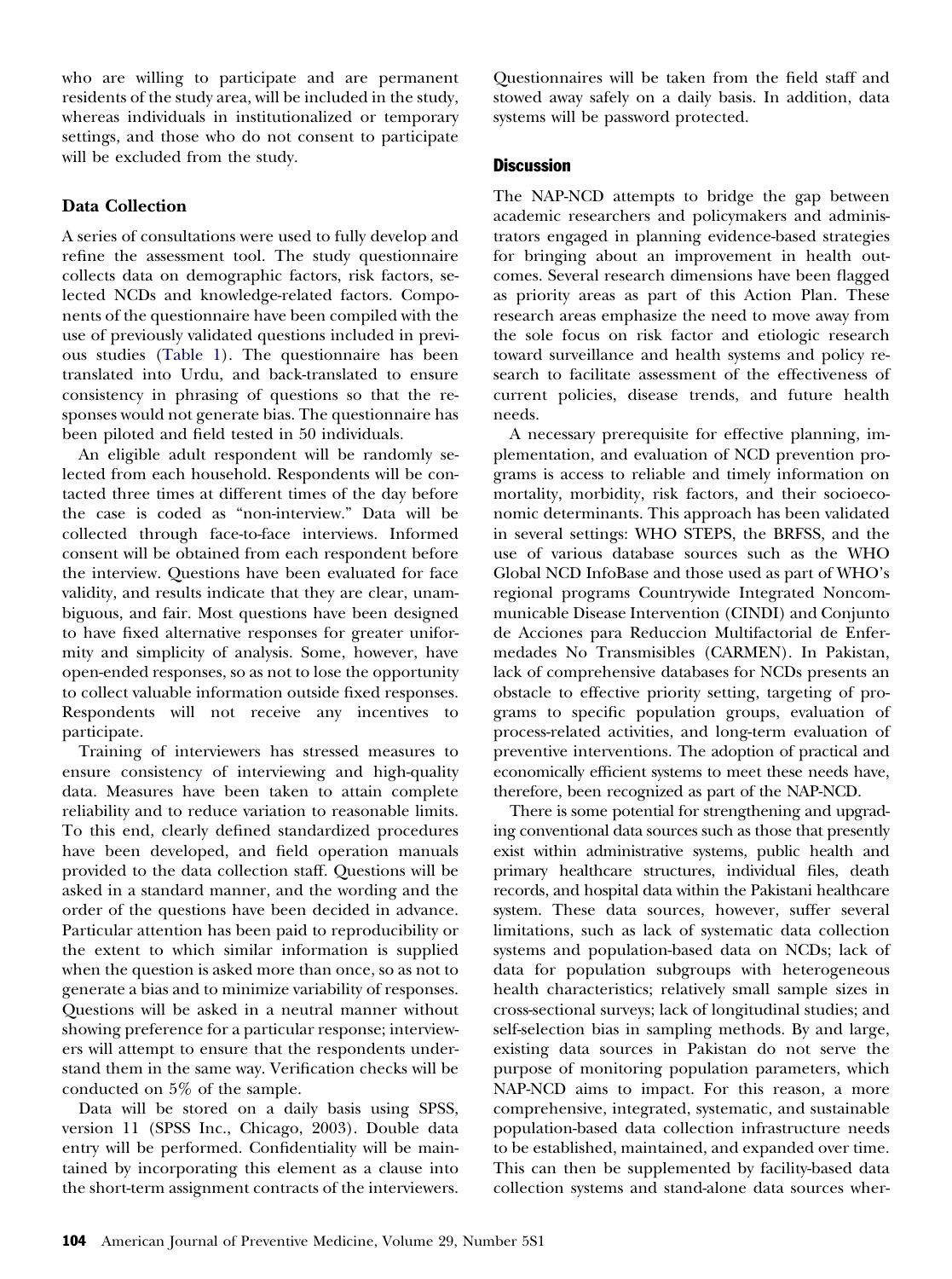ever applicable. A population-based NCD surveillance process conforming to all these parameters has been established by Heartfile and its partners as an entry point to NCD prevention activities—with appropriate linkages with institutions such as the Pakistan Medical Research Council (PMRC)—which can provide sustainable support for surveillance activities, have been established as part of this activity.

With the exceptions of cancer and stroke, disease surveillance is not appropriate for Pakistan, as deaths are not registered. Nevertheless, the feasibility of establishing a mortality sentinel site must be assessed; such data sources can provide adequate information to generate reasonable estimates of mortality in large populations. However, in view of the limited resources that are available for surveillance monitoring, the Integrated Framework for Action has developed a common population surveillance mechanism for all NCDs (with the exception of cancer). The model includes population surveillance of main risk factors that predict many NCDs, and combines modules on population surveillance of injuries, mental health, and stroke. Guidance has been sought from the WHO STEPwise approach, which offers standardized methods and materials for country-specific information on adult populations. Optional STEPS modules on mental health, injury, and stroke have also been included in the surveillance model. The model has also incorporated components from the BRFSS module. In addition, it has been adapted for program evaluation, which will enable it to track implementation processes using appropriate indicators, facilitating an assessment of how interventions work and which components contribute most to success. This will enable the surveillance model to measure outcomes and evaluate processes both qualitatively and quantitatively. Efforts have been made to build on similar data that have already been collected in Pakistan[.17](#page-4-0)

Owing to the limited available resources, there are several limitations of this baseline survey. First, in such studies a broadly representative sample should be sought; however, resource constraints have necessitated a more selective approach. The total size of the sample size in this study is 2243, which will not permit analysis of subgroups other than age and gender. Second, it was not possible to augment the sample size, which would have allowed analysis of rural and urban differences. Third, inclusion of diabetes in the surveillance process entails adding information obtained from blood samples, which is not feasible in the short term. As an alternative, the physical measurement of waist circumference has been used as a proxy for the risk of diabetes. In a recently conducted case– control study on patients with angiographically defined CAD versus controls with no evidence of disease, waist circumference was strongly associated with the risk of developing CAD and diabetes[.16](#page-4-0) However, future efforts in upgrading the surveillance system should be structured to allow a

more comprehensive assessment, expanding this approach to include laboratory assessments.

This surveillance system also incorporates modules on stroke, CAD, injuries, and mental health. Collecting mortality and morbidity data on stroke in populations conventionally necessitates the setting up of population-based stroke registries; this is fraught with logistic and methodologic issues, making it an impractical approach in Pakistan over the short term. Therefore, risk factor burden (hypertension) has been used as a proxy for stroke burden. In addition, a module for estimating stroke prevalence has been incorporated in the surveillance system. However, it is recognized that stroke-related population measures do not fit well in population surveys.

Injury surveillance is a key component of an injury prevention program, and therefore surveillance of injuries has been integrated with this system. However population data need to be supplemented by multiple data sources (facility-based data, reliable police and newspaper reports, and data from other appropriate sources).

This surveillance process will also develop linkages with other continuous population-based data sources. A recent surveillance effort introduced in Pakistan is the Global Youth Tobacco Survey (GYTS). Focusing on adolescents aged 13 to 15 years, this school-based survey provides an insight into students' knowledge, attitudes, and behaviors as these relate to tobacco, inclusive of issues pertaining to access and availability, exposure to passive smoke, tobacco use cessation, media advertising, and school curricula.

Efforts have been ongoing as part of National Program for Mental Health, $9$  in Pakistan to include a uniform recording system for key mental illnesses into the Health Management and Information System (HMIS). As an initial step, appropriate indicators have been developed and integrated with the HMIS in five districts as part of a pilot intervention (K. Saeed, Rawalpindi Medical College, Rawalpindi, Pakistan, personal communication, 2003). This arrangement provides facility-based data, and must be continued and supported as planned. However, it is also essential to monitor trends through a population-based surveillance mechanism. Within this context, studies done to date are important with regard to any future attempts since they can serve as a baseline.

Ideally, chronic respiratory diseases (CRD) surveillance should be part of a comprehensive NCD surveillance system to facilitate mapping of CRDs and their determinants. However, due to issues inherent to surveillance of CRD, this has not been included in the NCD surveillance system in Pakistan. Tobacco use can be used as a proxy for the magnitude of chronic obstructive pulmonary disease (COPD) in populations.

There are several issues in assessing the magnitude of the CRD burden in general and COPD in particular within populations. Mortality data under-represents